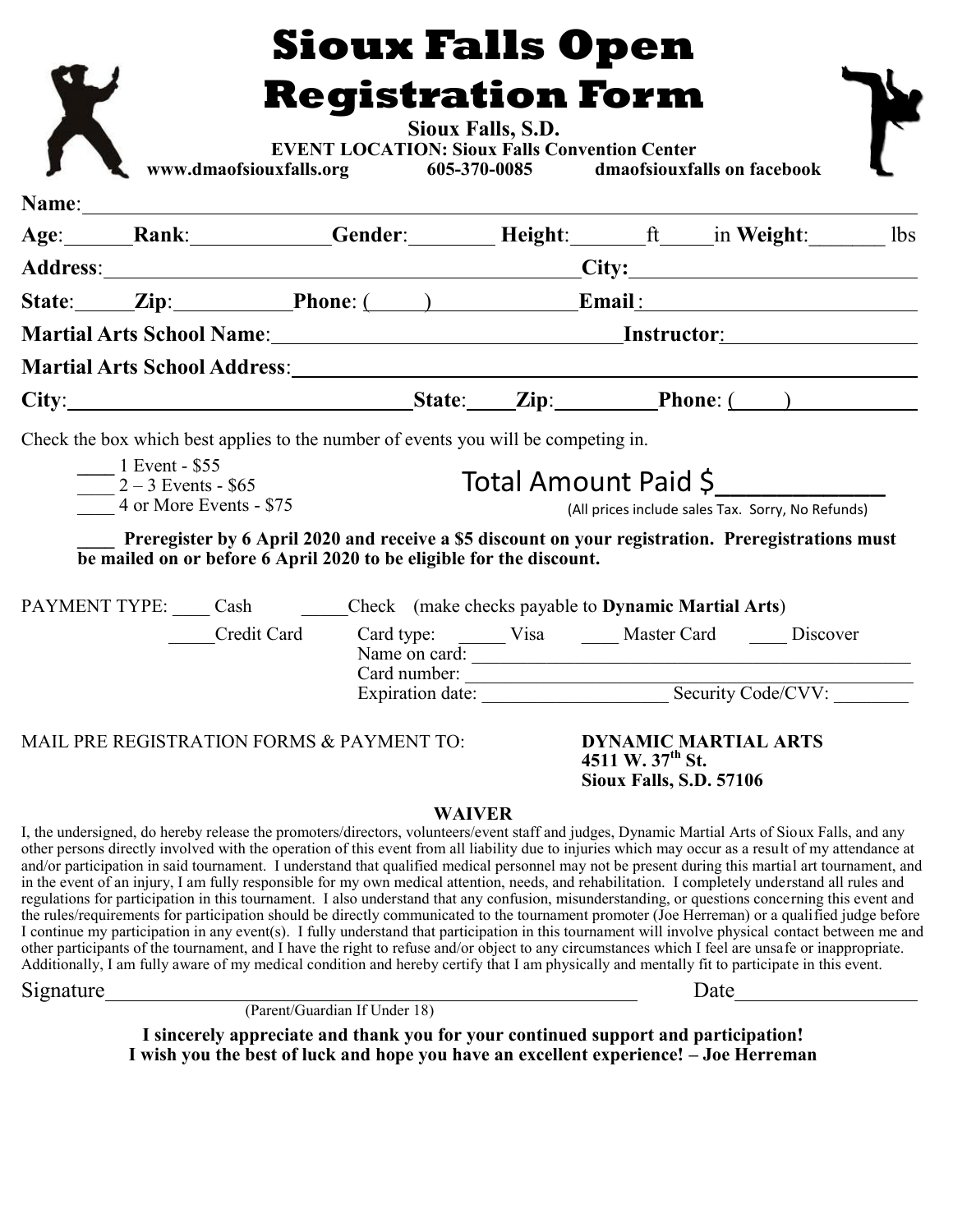# **DIVISION REGISTRATION**

Registration for all competitors will be based on rank/experience, age, and gender. Males & Females will compete in the same forms divisions. If you do not have a belt level or do not know your equivalent rank, you should register at the most appropriate level based on your experience. All fighting divisions will be broken down by height/size for the actual competition, and men & women will be separated in sparring and grappling divisions for ages 13 & Up.

GRAND CHAMPIONSHIP AWARDS WILL BE AWARDED BASED ON TOTAL POINTS EARNED IN COMPETITION.

### **Please check the box next to the division(s) you are going to compete in.**

| <b>GI GRAPPLING DIVISIONS:</b><br>Beginners have less than 1 year grappling and/or wrestling experience. Intermediate has more than one year, but less than 2 years. Advanced                                                                                                    |                                                      |                                                           |                                                                            |  |  |  |  |  |  |  |
|----------------------------------------------------------------------------------------------------------------------------------------------------------------------------------------------------------------------------------------------------------------------------------|------------------------------------------------------|-----------------------------------------------------------|----------------------------------------------------------------------------|--|--|--|--|--|--|--|
| grapplers have more than 2 years experience. All grapplers must have a complete gi with pants, top and belt. Please see rules for details.                                                                                                                                       |                                                      |                                                           |                                                                            |  |  |  |  |  |  |  |
| <b>12 &amp; UNDER YOUTH GI</b>                                                                                                                                                                                                                                                   | 13 - 17 BOYS GI                                      | 13 - 17 GIRLS GI                                          | <b>18 &amp; UP WOMENS GI</b>                                               |  |  |  |  |  |  |  |
| $\Box$<br>Beginners (10-8 Gup or Wht.-Org.)<br>Intermediate (7-4 Gup or Green.-Pur.)<br>□                                                                                                                                                                                        | 13 - 17 Beginners<br>П<br>13 - 17 Advanced<br>$\Box$ | 13 - 17 Beginners<br>$\Box$<br>13 - 17 Advanced<br>$\Box$ | 18 - 34 Beginners<br>0<br>18 - 34 Advanced<br>$\Box$                       |  |  |  |  |  |  |  |
| Advanced (3 & Up Gup or Brown-Black)<br>□                                                                                                                                                                                                                                        |                                                      |                                                           |                                                                            |  |  |  |  |  |  |  |
| П                                                                                                                                                                                                                                                                                | <b>18 - 34 MENS GI</b><br>18 - 34 Beginners          | <b>35 &amp; UP MENS GI</b><br>18 - 34 Beginners<br>П      |                                                                            |  |  |  |  |  |  |  |
| П                                                                                                                                                                                                                                                                                | 18 - 34 Advanced                                     | 18 - 34 Advanced<br>П                                     |                                                                            |  |  |  |  |  |  |  |
| NO GI GRAPPLING DIVISIONS:                                                                                                                                                                                                                                                       |                                                      |                                                           |                                                                            |  |  |  |  |  |  |  |
| Beginners have less than 1 year grappling and/or wrestling experience. Intermediate has more than one year, but less than 2 years. Advanced                                                                                                                                      |                                                      |                                                           |                                                                            |  |  |  |  |  |  |  |
| grapplers have more than 2 years experience. All grapplers must have a complete gi with pants, top and belt. Please see rules for details.                                                                                                                                       |                                                      |                                                           |                                                                            |  |  |  |  |  |  |  |
| <b>12 &amp; UNDER YOUTH NO-GI</b>                                                                                                                                                                                                                                                | 13 - 17 BOYS NO-GI                                   | <b>13 - 17 GIRLS NO-GI</b>                                | <b>18 &amp; UP WOMENS NO-GI</b>                                            |  |  |  |  |  |  |  |
| 13 - 17 Beginners<br>13 - 17 Beginners<br>18 - 34 Beginners<br>Beginners (10-8 Gup or Wht.-Org.)<br>$\Box$<br>$\Box$<br>П<br>$\Box$<br>13 - 17 Advanced<br>13 - 17 Advanced<br>18 - 34 Advanced<br>Intermediate (7-4 Gup or Green.-Pur.)<br>$\Box$<br>$\Box$<br>$\Box$<br>$\Box$ |                                                      |                                                           |                                                                            |  |  |  |  |  |  |  |
| $\Box$<br>Advanced (3 & Up Gup or Brown-Black)                                                                                                                                                                                                                                   |                                                      |                                                           |                                                                            |  |  |  |  |  |  |  |
|                                                                                                                                                                                                                                                                                  | <b>18 - 34 MENS NO-GI</b>                            | 35 & UP MENS NO-GI                                        |                                                                            |  |  |  |  |  |  |  |
| П<br>П                                                                                                                                                                                                                                                                           | 18 - 34 Beginners<br>П<br>18 - 34 Advanced<br>П      | 18 - 34 Beginners<br>18 - 34 Advanced                     |                                                                            |  |  |  |  |  |  |  |
|                                                                                                                                                                                                                                                                                  |                                                      |                                                           |                                                                            |  |  |  |  |  |  |  |
| TRADITIONAL OPEN HAND FORMS DIVISIONS:                                                                                                                                                                                                                                           |                                                      |                                                           |                                                                            |  |  |  |  |  |  |  |
| <b>YOUTH OPEN HAND FORMS</b><br>6 & Under Combined                                                                                                                                                                                                                               | <b>TEEN OPEN HAND FORMS</b>                          |                                                           | <b>ADULT OPEN HAND FORMS</b>                                               |  |  |  |  |  |  |  |
| П.<br>7 - 9 Beginners<br>П                                                                                                                                                                                                                                                       | 13 - 17 Beginners<br>П<br>13 - 17 Advanced<br>П      | П<br>$\Box$                                               | 18 & Up Beg. (10-8 Gup or Wht.-Org.)<br>18 & Up Int. (7-4 Gup or Gr.-Pur.) |  |  |  |  |  |  |  |
| 7 - 9 Advanced<br>П                                                                                                                                                                                                                                                              |                                                      | $\Box$                                                    | 18 & Up Adv. (3-1 Gup or Brown - Red)                                      |  |  |  |  |  |  |  |
| 10 - 12 Beginners<br>П                                                                                                                                                                                                                                                           |                                                      | П                                                         | 18 & Up Black Belt                                                         |  |  |  |  |  |  |  |
| 10 - 12 Advanced<br>П                                                                                                                                                                                                                                                            |                                                      |                                                           |                                                                            |  |  |  |  |  |  |  |
|                                                                                                                                                                                                                                                                                  |                                                      |                                                           |                                                                            |  |  |  |  |  |  |  |
| <b>WEAPONS FORMS DIVISIONS:</b>                                                                                                                                                                                                                                                  |                                                      |                                                           |                                                                            |  |  |  |  |  |  |  |
| <b>YOUTH WEAPONS FORMS</b>                                                                                                                                                                                                                                                       | <b>TEENS WEAPONS FORMS</b>                           |                                                           | <b>ADULTS WEAPONS FORMS</b>                                                |  |  |  |  |  |  |  |
| 12 & Under Beginners<br>П                                                                                                                                                                                                                                                        | 13 - 17 Beginners<br>П<br>13 - 17 Advanced<br>П      |                                                           | 18 & Up Beginners<br>П<br>18 & Up Advanced                                 |  |  |  |  |  |  |  |
| 12 & Under Advanced<br>П                                                                                                                                                                                                                                                         |                                                      | $\Box$<br>18 & Up Black Belt<br>П                         |                                                                            |  |  |  |  |  |  |  |